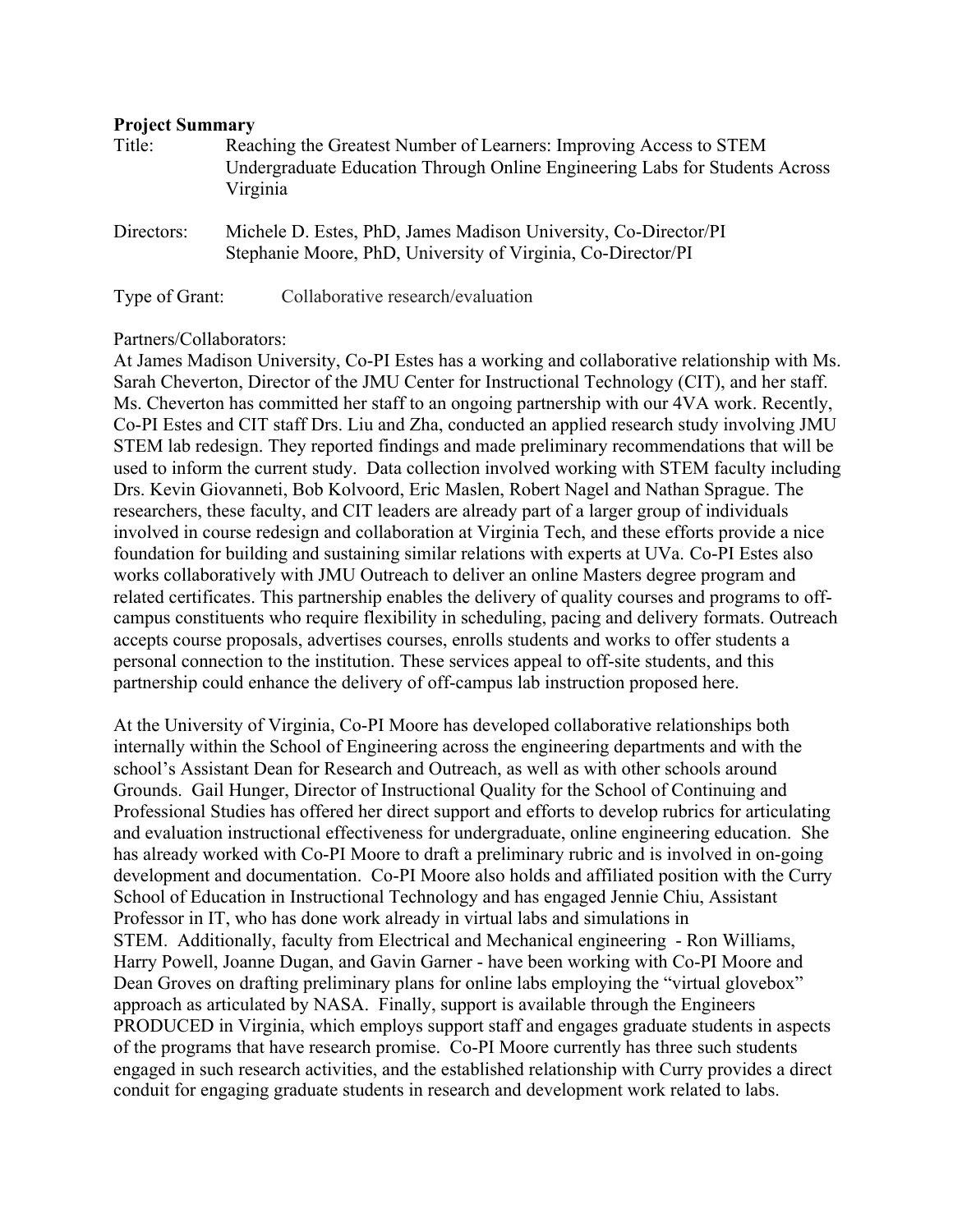#### **Narrative**

Distance education can and does serve a significant purpose in the Commonwealth of Virginia, allowing universities that have traditionally offered place-based education to reach students who for a variety of reasons cannot relocate in order to access educational opportunities. Additionally, the use of distance education in the state has played a role in economic and workforce development in parts of the state where industries have disappeared or there has been a shortage of professional workforce, such as engineers, to help grow industries and economic opportunities. For example, the *Engineers PRODUCED in Virginia* program at the University of Virginia has built the initial infrastructure for offering the last two years of an undergraduate engineering degree to students throughout rural Virginia who complete their first two years at community colleges. Despite the growth and success of this program, substantial barriers still exist. Specific to the expansion of STEM educational opportunities, labs that are common to STEM domains present a unique challenge; additionally, because labs present such a substantial challenge, the main accrediting body for engineering - ABET - has thus far been reticent to accredit an online undergraduate engineering degree. The aim of this proposal is to address the challenge of distributed labs in STEM so the state's infrastructure for online learning can meet the unique demands of STEM domains, expand its reach to all parts of the state, and establish standards of quality that satisfy or exceed accreditation needs and eventually inform development and accreditation nationally.

#### Activity Summary:

Under this proposal, we seek to establish a collaborative partnership among two of the four partner 4VA institutions focused on the development of distributed labs for STEM education, specifically in the area of mechanical engineering where workforce needs are high but lab solutions have proven the most challenging. Both institutions have been independently involved in investigation of labs; through this proposal, we will bring together lessons learned by both institutions as well as bring to bear a broader pool of expertise and talent.

Both Co-PI Estes and Moore also have extensive experience in accessibility and universal design, which will play an important role in the development of online labs that serve the greatest number of learners, to the greatest extent possible. Together, we propose to conduct a thorough front-end needs and task analysis of undergraduate labs in mechanical engineering, collect and summarize the extant data from pilot efforts that have been conducted already independently at both institutions, articulate common learning objectives and outcomes in a manner that is independent from any given delivery mode, articulate indicators and characteristics of instructional quality of online labs, and develop a plan and instructional strategy for the development and evaluation of online labs.

If awarded \$5,000 from 4VA, grant monies will be used as seed funds for a National Science Foundation (NSF) proposal. We intend to apply for one of the following opportunities: Science, Technology, Engineering and Mathematics Talent Expansion Program (STEP) Type 2, Transforming Undergraduate Education in Science, Technology, Engineering and Mathematics (TUES) Phase II, or Cyberlearning: Transforming Education CAPs.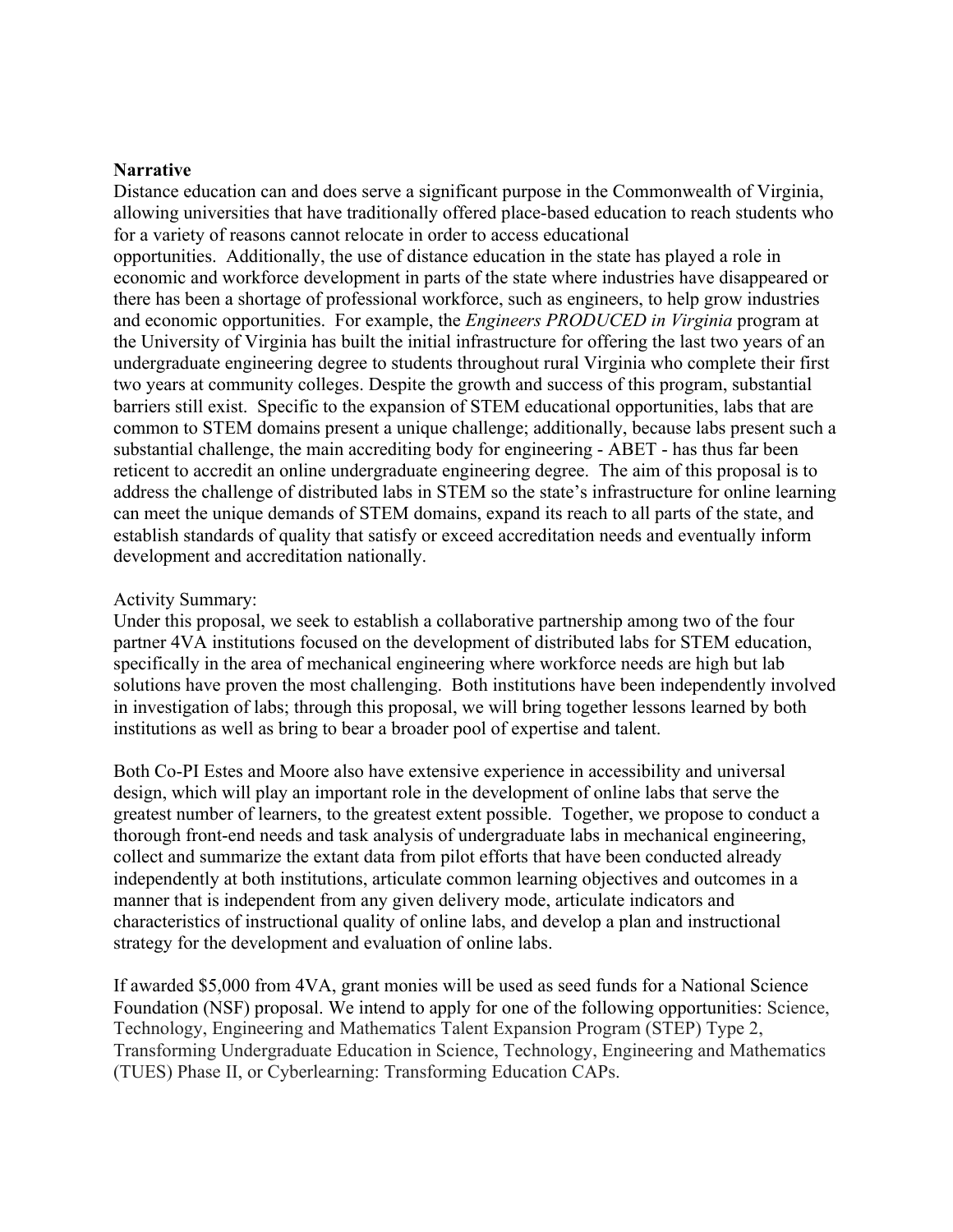We would use any additional funds strategically, to build a more innovative and sustainable collaboration among 4VA institutions and public schools in Virginia. For example, we could expand our project scope to include K12 schools like Harrisonburg High School where in-school facilities are limited given the high number of STEM students moving to the new Academy; and/or Rockingham County and other rural sites in VA, where there appears to be great interest in STEM without access to program resources. With additional funds we could explore innovative techniques like remote labs that enable real experiments at a distance. This skill could yield great returns for STEM students seeking coveted careers with employers including but not limited to NASA.

The co-leads on this initial proposal are both experts in instructional design with extensive experience in online learning. Co-PI Estes is Director of the Master of Education degree with a concentration in Educational Technology for the James Madison University College of Education. She is also a co-PI on the "Designing and Refining Collaborative and Learner-Centered STEM Spaces" 4VA research at JMU. Co-PI Moore is Director of Engineering Instructional Design for the School of Engineering and Applied Sciences at UVa and has been one of the primary personnel on the *PRODUCED* program at UVa. She is currently investigating engineering lab designs for distributed undergraduate engineering education and is working on assessment of instructional quality in online and hybrid engineering education and ABET accreditation of online undergraduate engineering programs.

This collaborative relationship serves the mission of both institutions. James Madison University, for example, carries the Carnegie Community Engagement Classification in recognition of the university's "collaboration between institutions of higher education and their larger communities … for the mutually beneficial exchange of knowledge and resources in a context of partnership and reciprocity" (JMU homepage). The university serves a very high undergraduate student body in the Shenandoah Valley and recruits students who would benefit from the project outcomes and contribute to the rigor and values of the institution. The University of Virginia offers specialized expertise in the area of innovative online lab implementation and testing. The very high research activity at UVA serves the more innovative aspects of this proposal very well.

Anticipated outcomes and deliverables:

By the end of this project, we anticipate the following outcomes and deliverables:

- Summary of needs and task analysis
- Summary of pilot efforts from both institutions
- Set of common learning objectives for mechanical engineering labs that are independent from a specific lab facility
- Rubric of indicators and characteristics of instructional quality that can be used both for front-end design and for on-going evaluation; this rubric will become an essential tool that can be refined through further grant efforts and shared nationally to inform the additional challenges such as accreditation of undergraduate engineering degree with lab requirements.
- Plan for development of labs and articulation of an instructional strategy specific to online STEM labs that will then inform next steps in the collaboration process such as further grant proposals.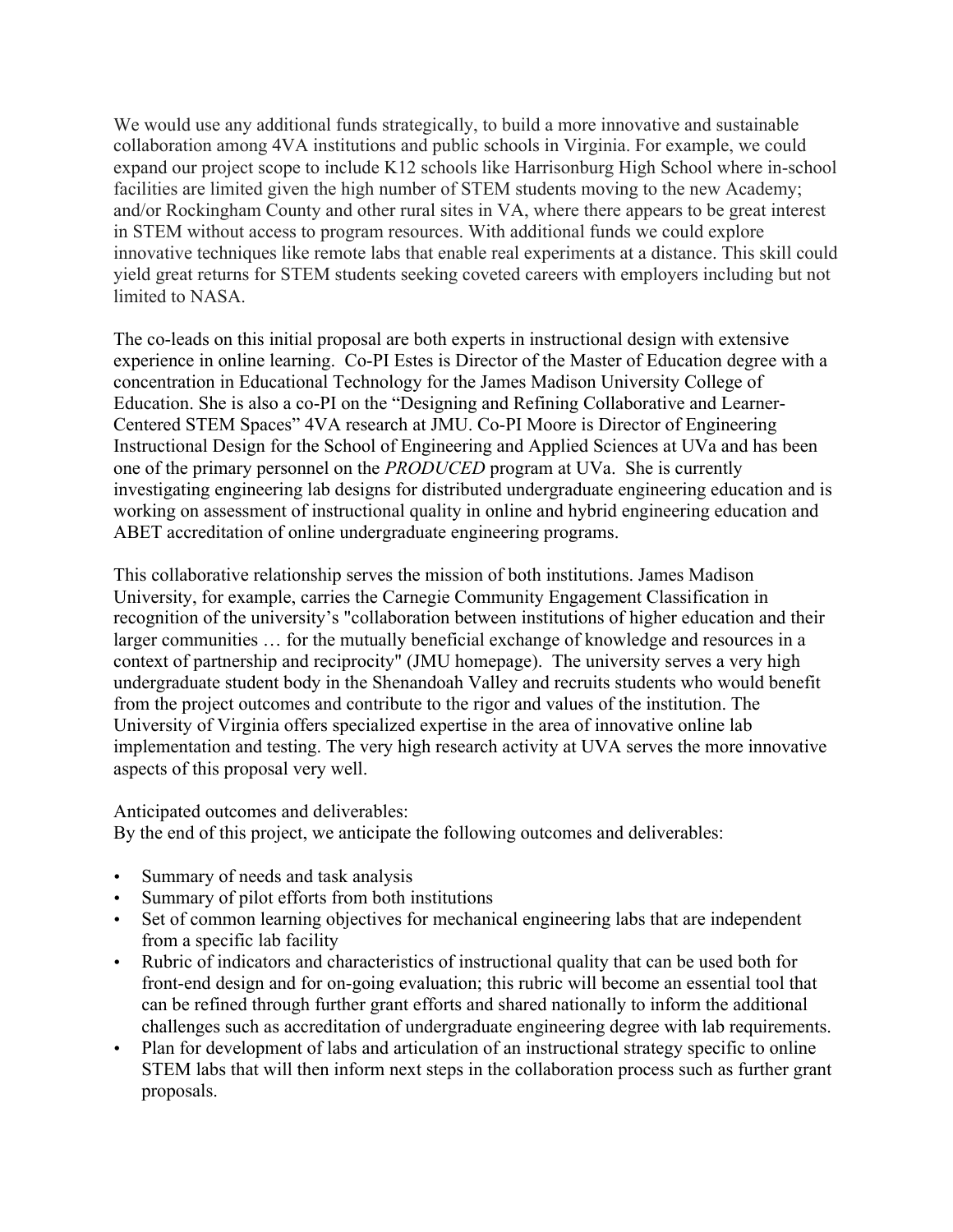- Develop a proposal specifically for NSF (National Science Foundation) focused on accreditation of undergraduate engineering online education with attention to labs and accessibility
- Formation of a joint university team that develops experience working together and can parlay that experience into additional support and development

• Relevant publication(s) and presentation(s) on the findings from the front-end needs and task analysis to inform professional and national dialogue in the area of online STEM education

Assessment plan:

In order to assess the proposed effort, at the end of the project we will survey all those involved in the project for their reflections and recommendations for improvements, next steps, concerns and lingering questions, and overall impression of the accomplishments to date.

Timeline: Phase I: February 2013 - April 2013

- Obtain institutional IRB approvals for rubric use, for surveying those involved, and as needed for administering assessments.
- Gather extant data from partner institutions on previous efforts and summarize findings (similarities, differences)
- Review syllabi from mechanical labs, and hold meetings with faculty who teach in mechanical labs.
- Survey students in PRODUCED program to know student needs and perspectives.

May 2013 / June 2013

- Develop first draft of instructional quality rubric.
- Gain feedback from students and faculty on draft rubric revise as necessary.
- Develop and plan an instructional strategy for labs.
- Generate specific recommendations for student learning assessment and lab evaluation in conjunction with ABET accreditation areas of concern.

Phase II: July 2013 - August 2013

• Draft an outline of the NSF proposal.

September 2013 - December 2013

- Pilot-test instructional quality rubric in one lab. Collect data about the lab itself and about suggested rubric refinements. Revise.
- Initiate assessment survey.
- Develop full proposal(s) for NSF Primary targets: Science, Technology, Engineering and Mathematics Talent Expansion Program (STEP) Type 2, Transforming Undergraduate Education in Science, Technology, Engineering and Mathematics (TUES) Phase II, or Cyberlearning: Transforming Education CAPs.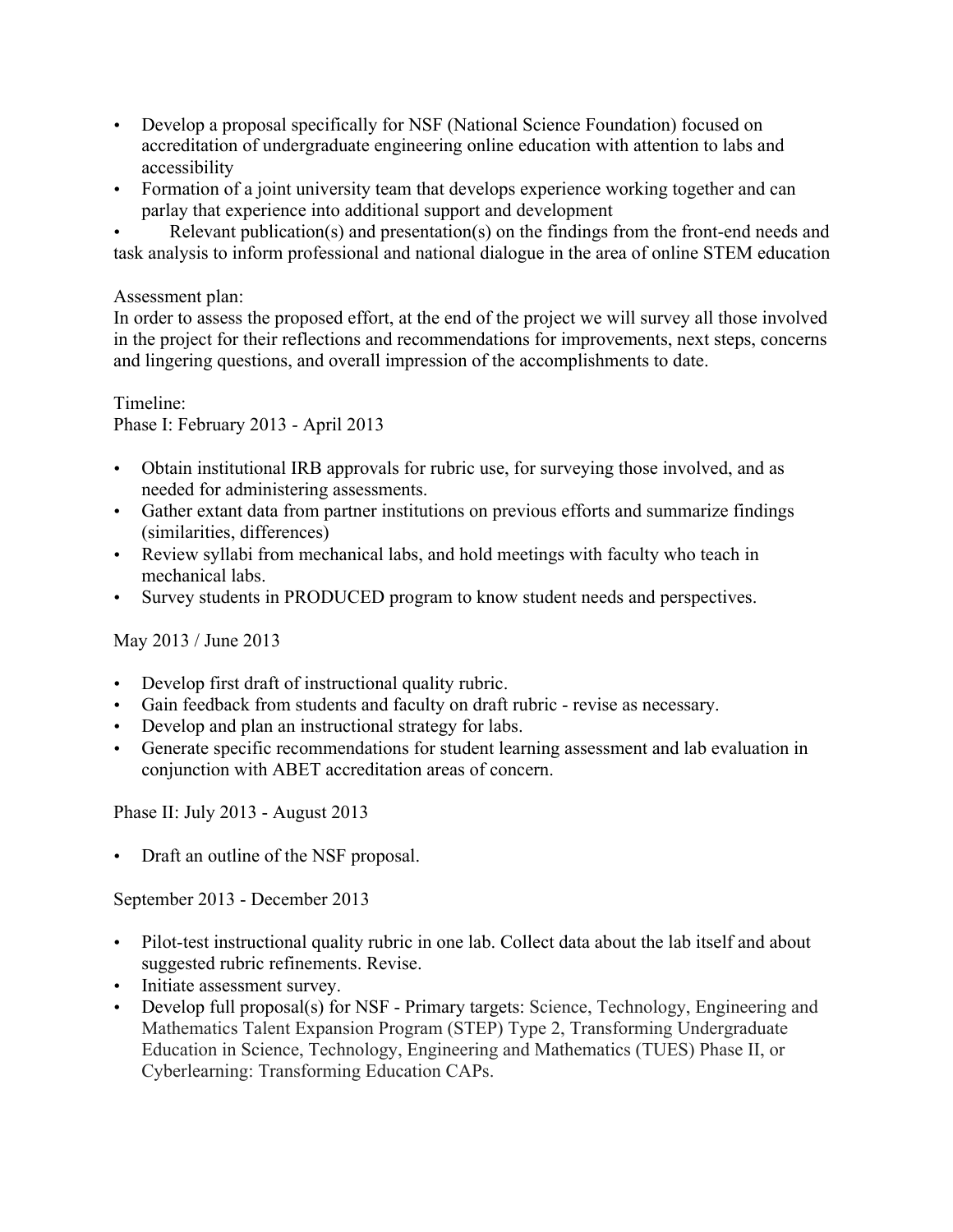# **Budget**

## Phase I - \$10,000 Total \$5,000 from JMU + \$5,000 from UVa

# *From JMU 4VA*

| \$3000            | Overload time                                                                  |
|-------------------|--------------------------------------------------------------------------------|
| \$1500            | Travel to/from U.S. location(s) for lab observations; 3 roundtrips to/from JMU |
|                   | and UVa; Travel to/from NSF                                                    |
| \$0500            | Central campus dedicated support (time, testing, travel)                       |
|                   |                                                                                |
| $\overline{$}500$ | Subtotal*                                                                      |

## *From UVa 4VA*

| \$3000             | Overload time                                                                                                 |
|--------------------|---------------------------------------------------------------------------------------------------------------|
| \$1500             | Travel to/from U.S. location(s) for lab observations; 3 roundtrips to/from JMU<br>and UVa; Travel to/from NSF |
| \$0500             | Central campus dedicated support (time, testing, travel)                                                      |
| $\overline{$}5000$ | Subtotal*                                                                                                     |

\*Assumes that 4VA funding is available elsewhere for small equipment purchase for small-scale testing.